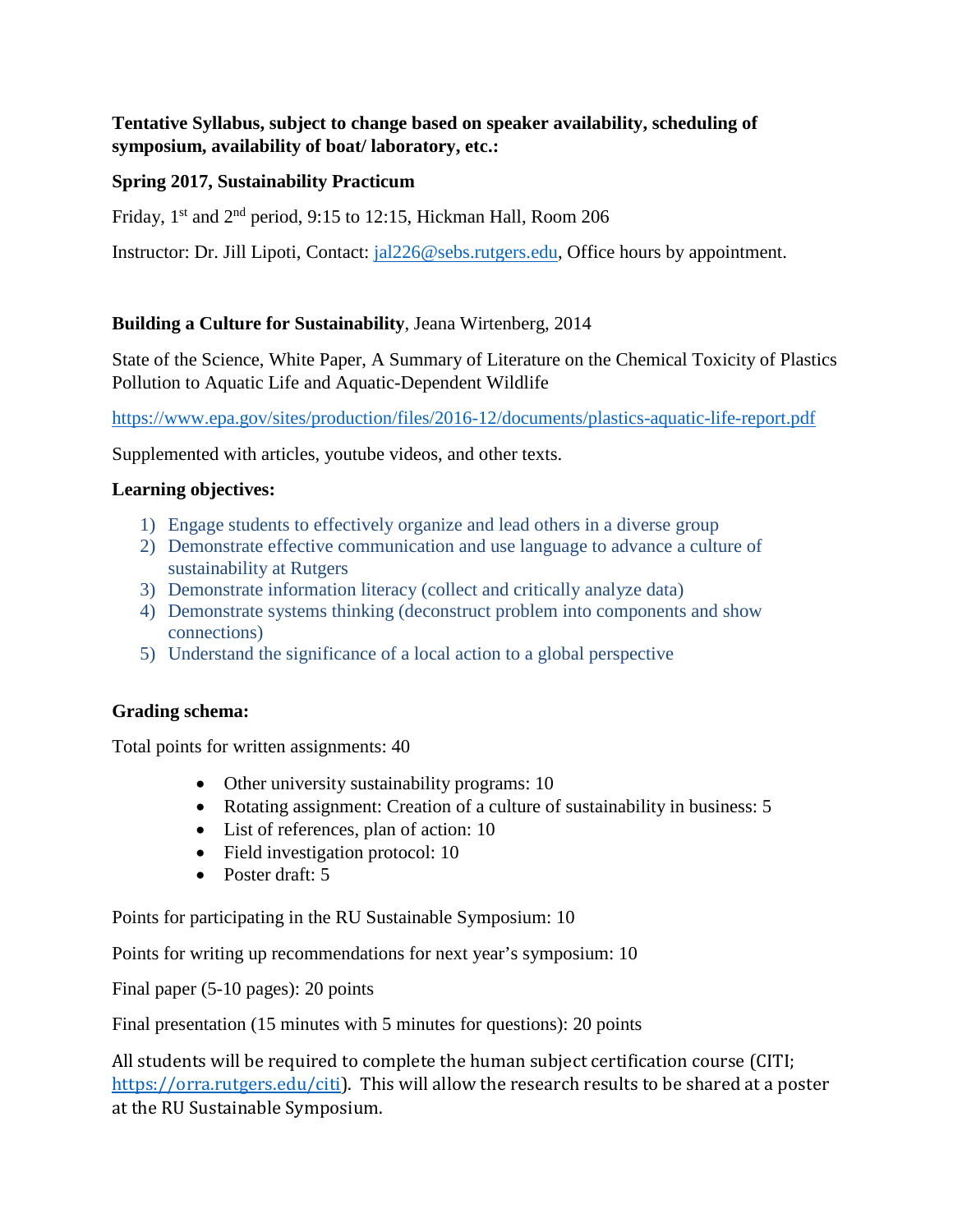# **All students will choose a project. There are a limited number of spots for each group; sign-ups will take place at the beginning of class on January 28**.

Projects include:

- 1) Observational and survey study of use of plastic bags in food shopping.
	- o Jeff Bridges Youtube: <https://www.youtube.com/watch?v=9znvqIkIM-A> Midway plastic island: [http://www.cnn.com/interactive/2016/12/world/midway-](http://www.cnn.com/interactive/2016/12/world/midway-plastic-island/)

[plastic-island/](http://www.cnn.com/interactive/2016/12/world/midway-plastic-island/)

- 2) Field study, media study and survey of presence/awareness of microfibers in water sources.
	- o <http://rozaliaproject.org/stop-microfiber-pollution/>
	- o [https://www.washingtonpost.com/national/health-science/are-synthetic](https://www.washingtonpost.com/national/health-science/are-synthetic-fleece-and-other-types-of-clothing-harming-our-water/2016/10/28/eb35f6ac-752e-11e6-be4f-3f42f2e5a49e_story.html?utm_term=.862c8a7cf49d)[fleece-and-other-types-of-clothing-harming-our](https://www.washingtonpost.com/national/health-science/are-synthetic-fleece-and-other-types-of-clothing-harming-our-water/2016/10/28/eb35f6ac-752e-11e6-be4f-3f42f2e5a49e_story.html?utm_term=.862c8a7cf49d)[water/2016/10/28/eb35f6ac-752e-11e6-be4f-](https://www.washingtonpost.com/national/health-science/are-synthetic-fleece-and-other-types-of-clothing-harming-our-water/2016/10/28/eb35f6ac-752e-11e6-be4f-3f42f2e5a49e_story.html?utm_term=.862c8a7cf49d)[3f42f2e5a49e\\_story.html?utm\\_term=.862c8a7cf49d](https://www.washingtonpost.com/national/health-science/are-synthetic-fleece-and-other-types-of-clothing-harming-our-water/2016/10/28/eb35f6ac-752e-11e6-be4f-3f42f2e5a49e_story.html?utm_term=.862c8a7cf49d)
	- o [http://www.sciencemag.org/news/2011/10/laundry-lint-pollutes-worlds](http://www.sciencemag.org/news/2011/10/laundry-lint-pollutes-worlds-oceans)[oceans](http://www.sciencemag.org/news/2011/10/laundry-lint-pollutes-worlds-oceans)
	- o A) Field trip to Passaic River with Beth Ravit to collect samples and look for microfibers
	- o [http://www.nytimes.com/2016/02/19/nyregion/-nyregion-00plastic](http://www.nytimes.com/2016/02/19/nyregion/-nyregion-00plastic-beads-water-pollution.html?_r=0)beads-water-pollution.html?  $r=0$
	- o B) Field trip down the Raritan collecting samples to look for microfibers
	- o C) Investigation of microfiber "catchers" to prevent microfibers from going into the sewage treatment system (and passing through to the river)
	- o [http://www.plasticsouplab.org/prominent-projects/washing-machine](http://www.plasticsouplab.org/prominent-projects/washing-machine-filter-for-plastic-fibres/)[filter-for-plastic-fibres/](http://www.plasticsouplab.org/prominent-projects/washing-machine-filter-for-plastic-fibres/)
	- o
	- o D) Collection of samples from Passion Puddle for comparison with other microfiber samples
- 3) Assessment and awareness of rain gardens on Rutgers campus.
	- o [http://water.rutgers.edu/Rain\\_Gardens/RGWebsite/raingardens.html](http://water.rutgers.edu/Rain_Gardens/RGWebsite/raingardens.html)
	- o <http://njaes.rutgers.edu/environment/raingarden-manual.asp>
- 4) Trash free waters (survey, action steps)
	- o [https://www.epa.gov/trash-free-waters/marine-debris-and-plastic-source](https://www.epa.gov/trash-free-waters/marine-debris-and-plastic-source-reduction-toolkit)[reduction-toolkit](https://www.epa.gov/trash-free-waters/marine-debris-and-plastic-source-reduction-toolkit)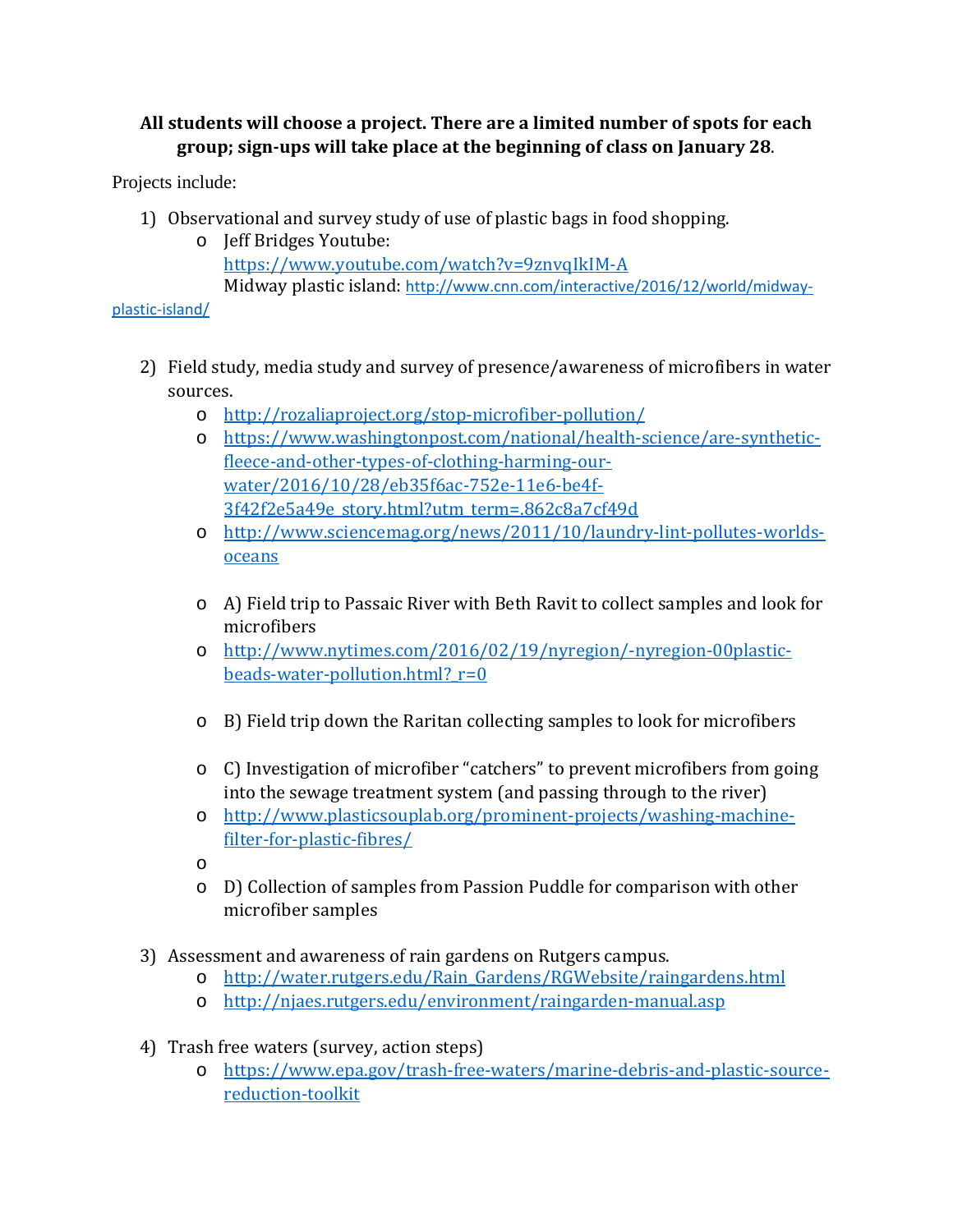- o Begin with the survey of where litter accumulates and what it consists of and how "throw-away" containers might be minimized
- o Bring in Joe Charrette have him discuss his thinking on "take-out" from the cafeterias, and how it might be altered to use less plastic
- o Research the success/ failure of various municipal efforts to ban Styrofoam
- 5) Investigate presence of plastic byproducts in fish tissue and in human tissue. Discuss public health implications. Are there any regulations?
	- o <http://www.nature.com/articles/srep03263>
	- o <http://pubs.acs.org/doi/abs/10.1021/es3027105?src=recsys&journalCode=esthag>
	- o [http://www.smithsonianmag.com/science-nature/how-plastic-pollution-can-carry](http://www.smithsonianmag.com/science-nature/how-plastic-pollution-can-carry-flame-retardants-into-your-sushi-180947797/)[flame-retardants-into-your-sushi-180947797/](http://www.smithsonianmag.com/science-nature/how-plastic-pollution-can-carry-flame-retardants-into-your-sushi-180947797/)

**Disabilities.** Rutgers University welcomes students with disabilities into all of the University's educational programs. Please visit this webpage if you have not registered already: https://ods.rutgers.edu/students/documentation-guidelines. If the documentation supports your request for reasonable accommodations, your campus's disability services office will provide you with a Letter of Accommodations. Please share this letter with your instructors and discuss the accommodations with them as early in your courses as possible. To begin this process, please complete the ODS Registration form: [https://ods.rutgers.edu/students/registration-form.](https://ods.rutgers.edu/students/registration-form)

# **January 20, 2017 Week 1: Team building**

Team building exercise – Leadership Compass

Have class discuss their strengths and weaknesses and how they hope to advance their own path to sustainability through the practicum

Explore the possible projects and answer questions so that students can make an informed choice by January 27.

Discuss the Sustainability symposium and how to engage student leaders

Identify areas where an enhanced effort could push the sustainability agenda forward

How do we build a culture for sustainability at a university?

**Assignment (10 points**): Each student will choose a university with an established sustainability program. Describe the highlights. How do they measure their progress? Have they adopted any new initiatives recently? Are there lessons that could be learned for Rutgers? Are all of the SDG's represented? Is art/ music included?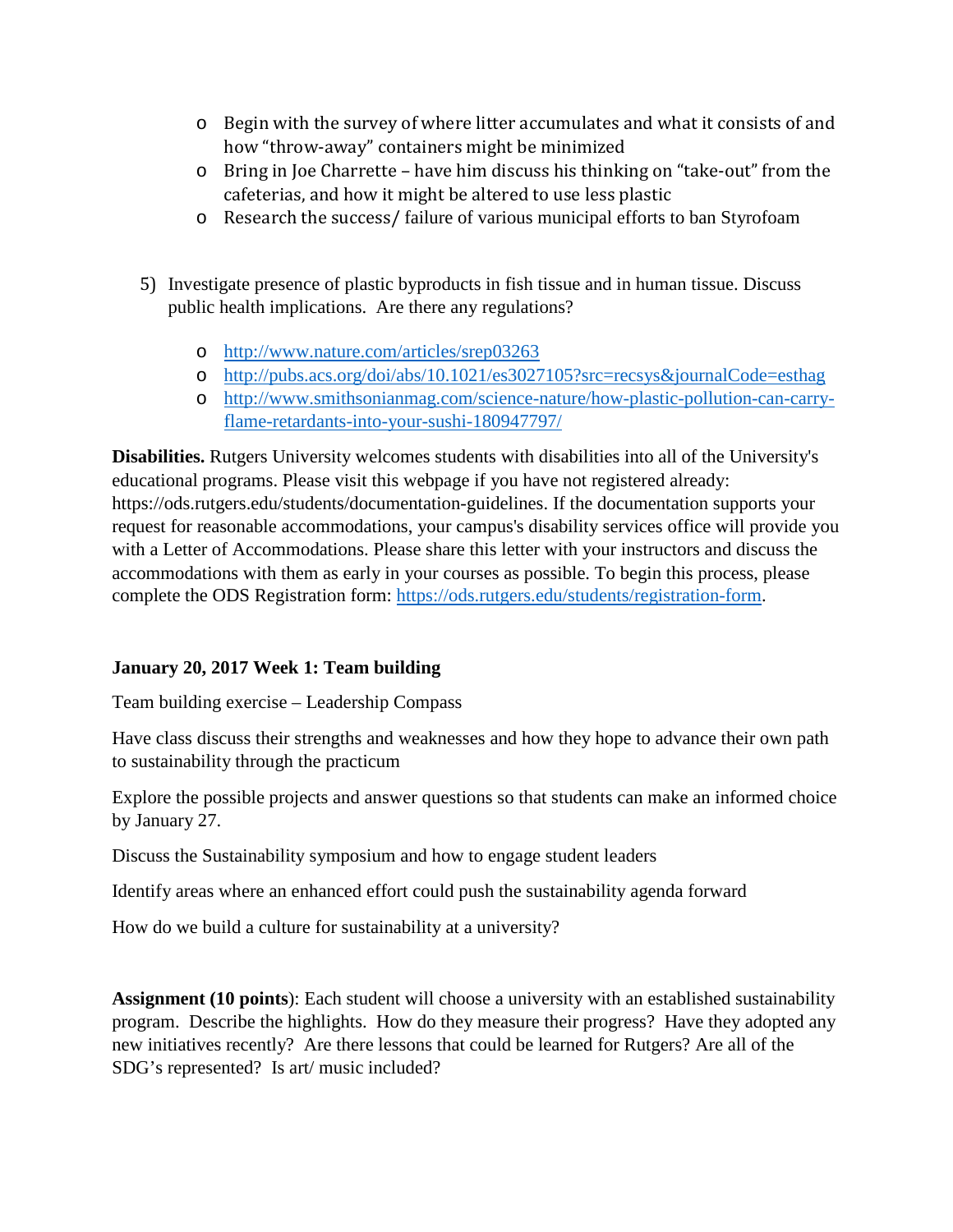**Rotating Assignment (5 points) –** Borrow the Wirtenberg book and take one of the Industry examples – outline for the class how that industry built a culture of sustainability

#### **January 27, 2017 Week 2:**

**Students will identify which project they wish to pursue – groups will form**

**Students to discuss policy implications of their projects. Julie Serrano's role in bridging Mary Nucci's class and this class.** 

#### **Student 1 will discuss Alcatel-Lucent – pass the book to Student 2**

Lessons learned for building a culture of sustainability in a business

#### **Each student will discuss their findings from other universities**

What does it mean to have a "Culture of Sustainability"?

**Assignment: Students should work together to outline their approach to the projects – what resources do they need? What experts would they like to consult? What is the tentative timeline?** 

**February 3, 2017 Week 3:**

#### **Student 2 will discuss Alcoa – pass the book to Student 3**

Students will have time in class to work as a group on their projects.

First guest speaker –

Assignment: Students should complete CITI training and submit their proposal to the IRB for approval.

#### **February 10, 2017, Week 4**

#### **Student 3 to discuss BASF – pass the book to Student 4**

**Second guest speaker**

Student projects should be underway.

**Assignment: 10 points Students should have developed their list of references, experts, and a plan of action.** They should be considering how the work will be divided and how they will share information.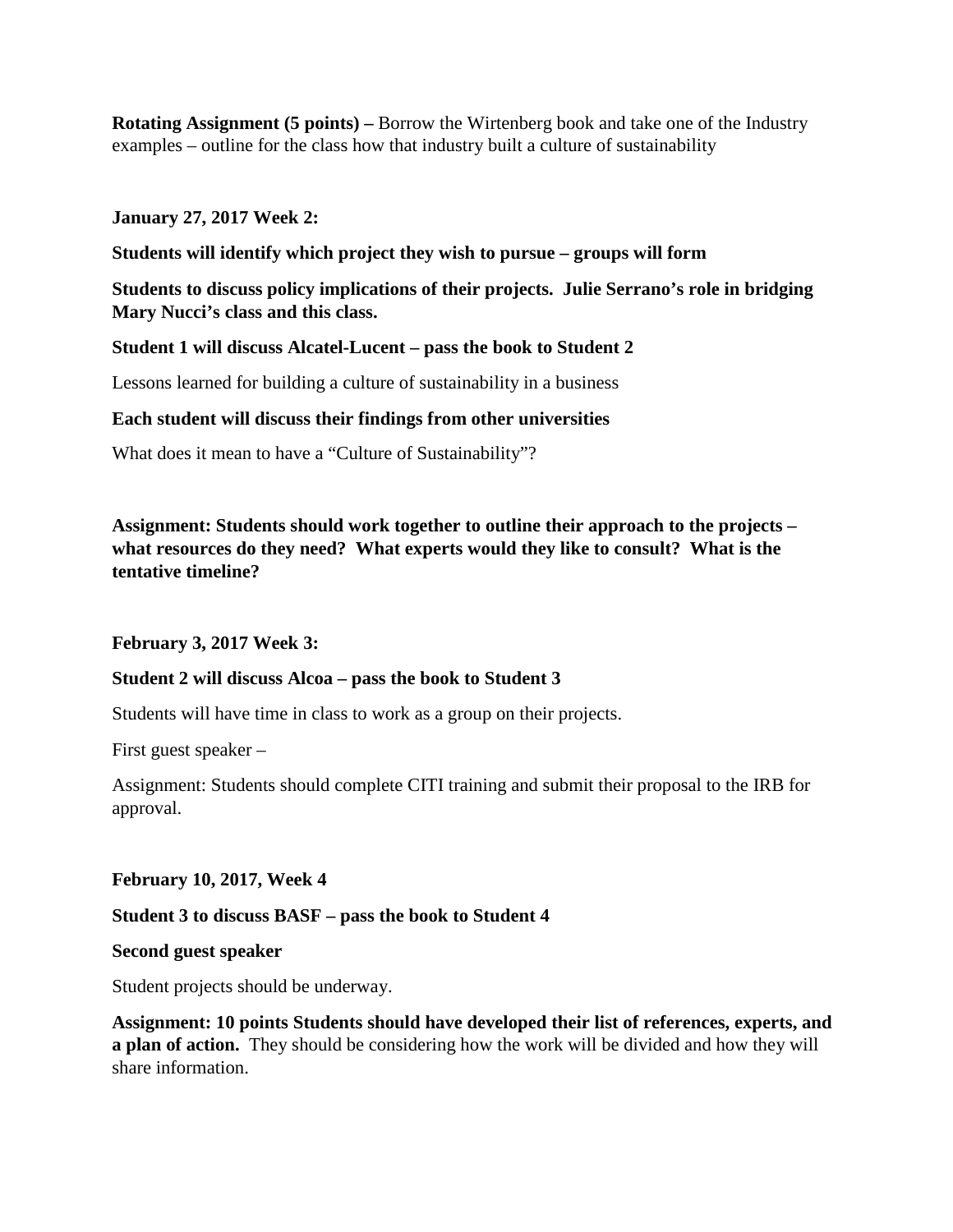**February 17, 2017 Week 5: Student 4 will discuss Bureau Veritas – pass the book to Student 5 Third guest speaker Student project work.** 

**February 24, 2017 Week 6: Student 5 will discuss Church and Dwight – pass the book to Student 6 Student project work – should finalize plans for field investigations Assignment: 10 points: Field Investigation protocol March 3, 2017 Week 7: Student 6 will discuss Ingersoll Rand – pass the book to Student 7** Possible first field work – boat or Passaic River or observational surveys

**March 10, 2017 Week 8:**

**Student 7 will discuss Pfizer – pass the book to Student 8** Class to work on posters for RU Sustainable **Assignmen**t: (5 points) Draft poster completed

**March 12-19, 2017 (Spring Break)**

**March 24, 2017 Week 9 Student 8 will discuss Sanofi – pass the book to Student 9 Possible field work Assignment: final poster**

**March 31, 2017 Week 10 – RU Sustainable Symposium** Students get 10 points for their participation in the Symposium